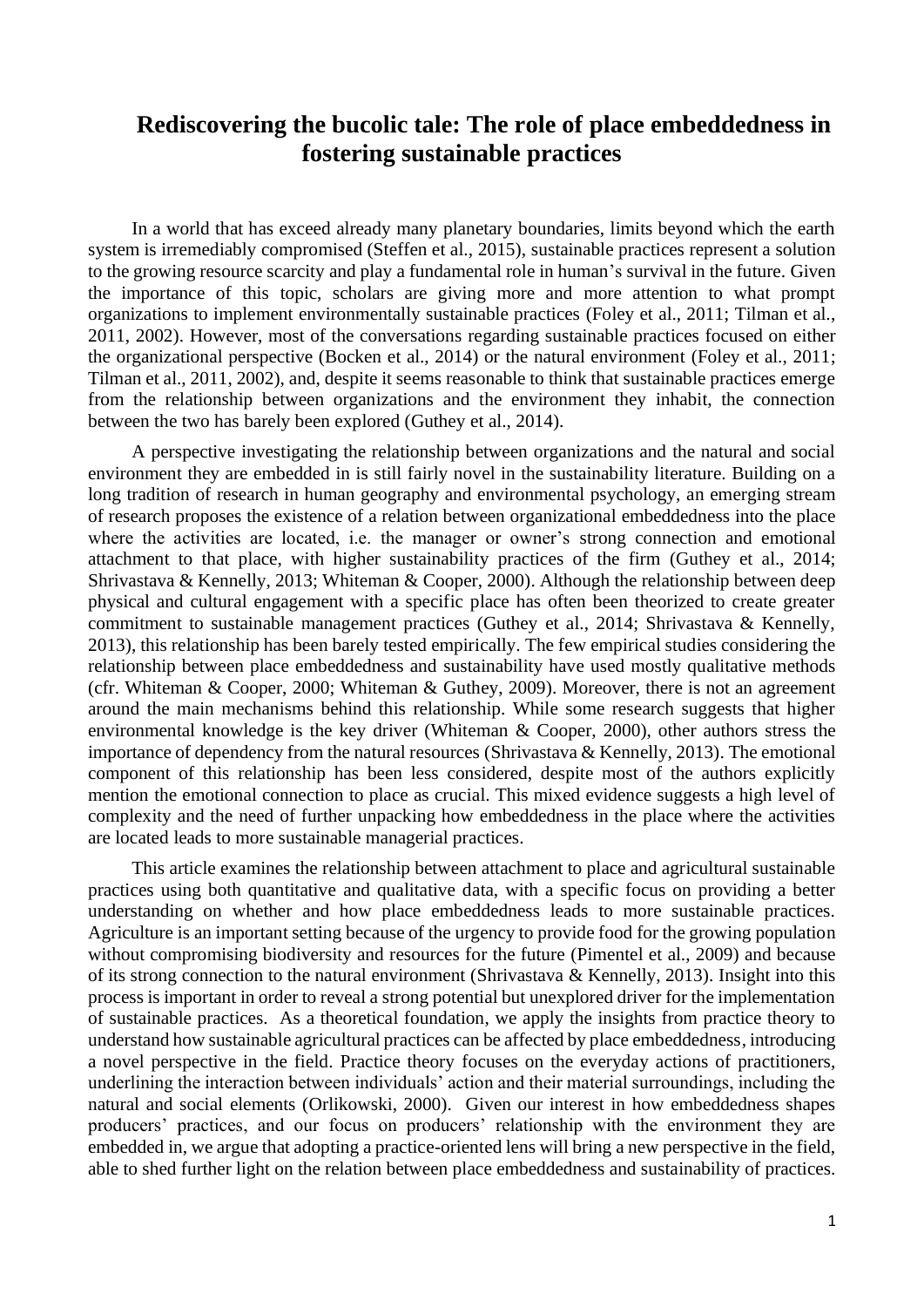To empirical examine the relationship between place embeddedness and sustainable agricultural practices, we develop a mixed-methods study, based on a large amount of data on cocoa farmers in Brazil. Our study follows a QUAN-QUAL structure. We collected data on a representative sample of 2,800 agricultural producers (owners of farms), based on mapping 9,500 small producers in the region (farm size below 100 ha), gathering wide-ranging data in a multi-year panel study. Producers were visited every year from 2015 to 2019, and they were asked to answer the questions included in a comprehensive survey. Through the analysis of this data, we found empirical quantitative evidence that place embedded producers, and especially producers embedded in a pristine environment, implement more sustainable practices, specifically for what regards the use of agrochemicals and the soil preservation. In order to understand *how* place embeddedness affects practices, we designed a qualitative study. A subsample of 38 cocoa producers was purposively selected for qualitative data gathering, based on their physical presence and membership in the community where the farm is located. In-depth long interviews with these producers (24 hours of interviews in total) and with 6 experts (5 hours of interviews) have been conducted by the first author in March and April 2019, on top of field observations and notes (180 pages). All the qualitative data were coded following the Gioia's method (2013) through NVivo, to move from first order themes to 32 second order concepts and finally to 6 aggregate dimensions.

We used insights from practice theory to interpret the emerging dimensions and the relationships among them and to further develop our theoretical framework. Practice theory posits that a practice exists as a recognizable configuration of three elements—(1) material elements, such as technologies and the stuff things are made of, (2) competences, such as skills and knowledge, and (3) meaning, such as the symbols or constructs that are used to make meaning of a practice (Shove et al., 2012). Distinguishing these three elements gives us a conceptual framework to better understand how sustainable practices are shaped by place embeddedness. We developed a model describing three different trajectories through which each constituent of place embeddedness (i.e. cohabitation, identity and attachment) shapes sustainable practices. Each of the three trajectory affects mainly one of the three elements of practice. First, through a higher knowledge and awareness deriving from cohabitation with the elements of the place, affecting the *competence* element of sustainable practices. Second, through an identification with the elements of place that leads to an emotional connection and a higher care, shaping the *meaning* associated with sustainable practices, from work-related practices to a way of taking care of affections. Finally, attachment to place influences the access to the natural elements and resources, ultimately affecting the *material* element of sustainable practices. Using this novel perspective, we argue that place embeddedness affects the implementation of sustainable practices by influencing at the same time each of the three elements needed for sustainable practices to be enacted.

We contribute to the literature on place embeddedness not only by providing quantitative data to test its relationship with sustainable practices, a relationship often theorized but lacking empirical data in support, but also by shedding new light on the mechanisms behind it. First, we introduce a new perspective, the practice theory lens, to understand in a deeper way how place embeddedness is able to affect the practices implemented within organizations. Second, through our qualitative analysis, we found a strong emergence of the emotional component, an emotional bond with the elements of place that leads to higher care and affection. This last dimension has been less explored in the literature, while we argue that it is extremely important in explaining the relationship between place embeddedness and sustainability. We also aim to contribute to the literature on practice theory. We show that the physical environment, as much as the social environment, can shape not only the material elements needed to enact certain practices, but also the meaning associated with them, and can diffuse the competences required to implement them. The findings have important implications because they underline the importance of the physical environment, and not only the social one, in promoting sustainable practices, suggesting that it can be altered to foster their diffusion.